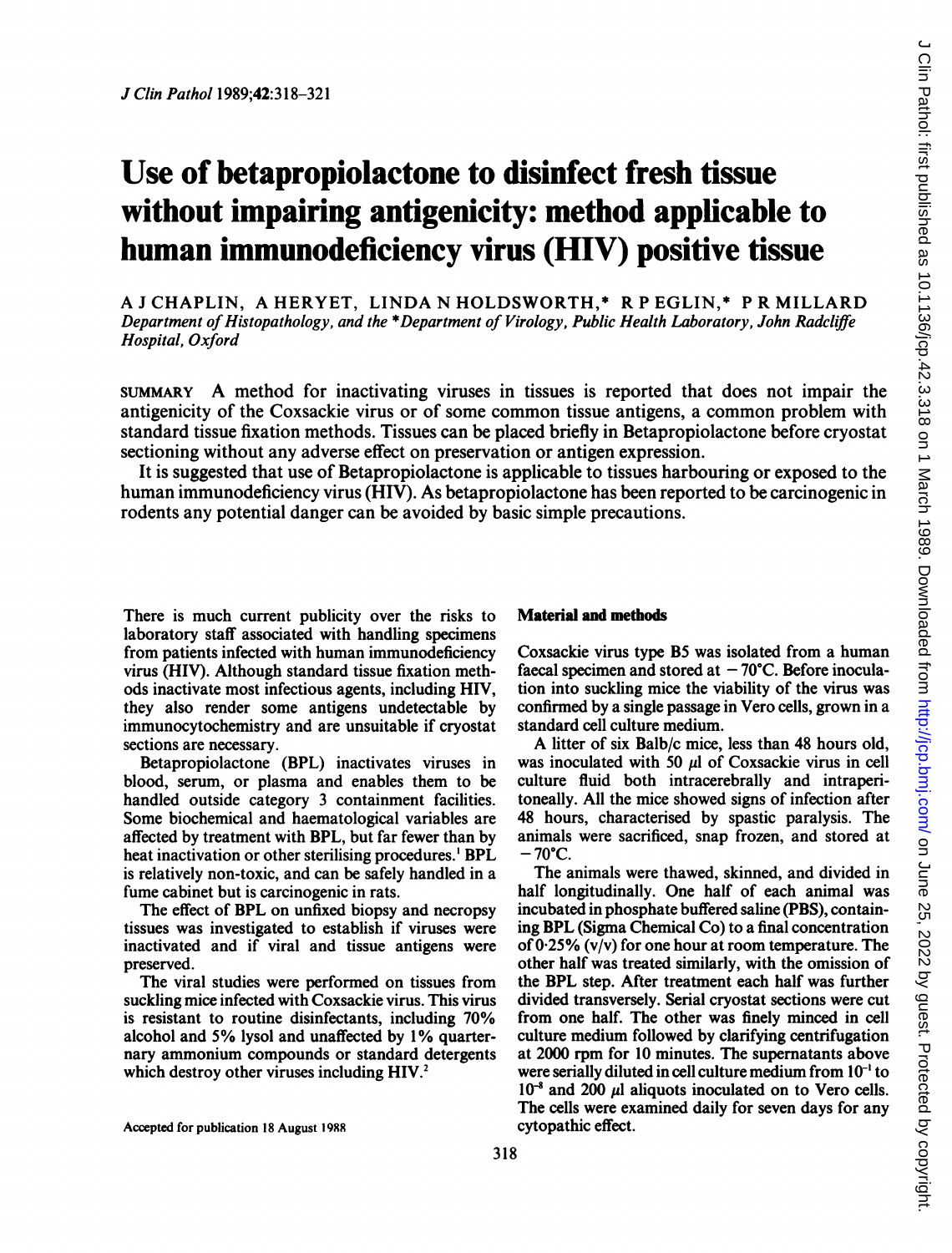#### Betapropiolactone, a tissue disinfectant

### DETECTION OF COXSACKIE VIRUS ANTIGENS

Cryostat sections of the mouse tissues were fixed in acetone at 20°C for 10 minutes, air dried, and reacted with 100 µ of rabbit polyclonal antibody to Coxsackie virus type B5 diluted 1/20 in PBS. After incubation at 3TC for 30 minutes the sections were washed in PBS for 10 minutes and reacted with 100  $\mu$ l of fluorescein labelled anti-rabbit serum diluted 1/20 in PBS. After incubation at 37°C for 30 minutes the sections were washed in PBS for <sup>10</sup> minutes and mounted in 90% glycerol before viewing under ultraviolet illumination.

#### DETECTION OF COXSACKIE VIRUS SPECIFIC RNA

In situ hybridisation for Coxsackie virus RNA was performed as previously described<sup>4</sup> with the following modifications. The cryostat sections were fixed in Carnoy's fluid for five minutes at 20°C, rehydrated through an ethanol series, and hybridised with heat denatured Coxsackie virus type B4 probe. This biotin labelled cDNA probe detects all the common picornaviruses.4 Hybridisation was shown using a streptavidin-alkaline phosphatase complex (Blu-gene, BRL) diluted 1/200 in PBS, 5 mM edetic acid, 0.5% Triton X-100, and 01% bovine serum albumin (BSA). After incubation at 20°C for 30 minutes the sections were given two <sup>10</sup> minute washes in <sup>0</sup> <sup>1</sup> M Tris-HCI

Table 1 Series of antibodies used to detect tissue antigens

|                          | Specificity                   | <b>Cryostat sections</b> |        | Tissue blocks |        |
|--------------------------|-------------------------------|--------------------------|--------|---------------|--------|
| <b>Antibody</b>          |                               | <b>BPL</b>               | No BPL | <b>BPL</b>    | No BPL |
| Y182 a'                  | Monocytes/macrophages         |                          | +      |               |        |
| EBM $112$                | Macrophages                   |                          |        |               |        |
| Ki $672$                 | Nuclear proliferation antigen |                          |        |               |        |
| PD $7/26^2$              | Leucocyte common antigen      |                          |        |               |        |
| CAM 5.2 <sup>4</sup>     | Cytokeratin                   |                          |        |               |        |
| CEA <sup>2</sup>         | Cytokeratin                   |                          |        |               |        |
| V g <sup>2</sup>         | Vimentin                      |                          |        |               |        |
| $D\bar{3}3^{2}$          | Desmin                        |                          |        |               |        |
| $F 8.363^2$              | <b>Factor VIII RA</b>         |                          |        |               |        |
| NCI <sup>'</sup>         | Type IV collagen              |                          |        |               |        |
| T05 <sup>2</sup>         | $C$ 3b receptor               |                          |        |               |        |
| Y2/51 <sup>2</sup>       | Platelet glycoprotein IIIa    |                          |        |               |        |
| $R1/69^2$                | IgM                           |                          |        |               |        |
| $IgD-262$                | IgD                           |                          |        |               |        |
| A8 B5 <sup>2</sup>       | Kappa                         |                          |        |               |        |
| $N10/2^2$                | Lambda                        |                          |        |               |        |
| $R4/23^2$                | <b>DRC</b>                    |                          |        |               |        |
| Dako-HLA DR <sup>1</sup> | <b>HLA-DR</b>                 |                          |        |               |        |
| T910 <sup>2</sup>        | CD <sub>2</sub>               |                          |        |               |        |
| UCH T <sub>1</sub>       | CD <sub>3</sub>               |                          |        |               |        |
| $T310^2$                 | CD <sub>4</sub>               |                          |        |               |        |
| Dako T1 <sup>2</sup>     | CD <sub>5</sub>               |                          |        |               |        |
| Dako T <sub>22</sub>     | CD <sub>7</sub>               |                          |        |               |        |
| Tu 102 <sup>5</sup>      | CD <sub>8</sub>               |                          |        |               |        |
| K390 <sup>2</sup>        | CD 11                         |                          |        |               |        |
| C3 D1 <sup>2</sup>       | CD 15                         |                          |        |               |        |
| HD 37 <sup>2</sup>       | CD 19                         | ┿                        |        | +             | +      |

Sources of antibodies: 'DY Mason

2Dakopatts

Seward

4Becton Dickinson

'Clonab

 $\subset$ 

( $pH$  7.5) and 0.15 M NaCl and then washed in 0.1 M Tris-HCl (pH  $9.5$ ),  $0.1$  M NaCl and 50 mM MgCl, (buffer 1) for five minutes. Finally the sections were incubated in substrate  $(2.5 \text{ ml buffer } 1, 11 \mu$  nitroblue tetrazolium,  $8.3 \mu$ l 5-bromo-4-chloro-3-indolylphosphate) for 60 minutes. The reaction was stopped by washing with PBS, 0.1% edetic acid.

#### DETECTION OF NON-VIRAL ANTIGENS

The effect of BPL on tissue antigenicity was assessed in two ways:

#### Cryostat sections

Cryostat sections  $(6 \mu m)$  of normal tonsil and colon were cut, air-dried overnight, and then immersed in BPL in distilled water at room temperature. BPL was used at concentrations of  $1\%$ ,  $0.5\%$ , and  $0.25\%$  (v/v) and, for each concentration, sections were incubated for five, 15, and <sup>30</sup> minutes and then washed in 0-05 M (pH 7-6) Tris-buffered saline (TBS). Other sections were fixed for <sup>10</sup> minutes in acetone at room temperature before immersion in BPL at the same dilutions for 15 minutes. Control sections of tonsil and colon were fixed for 10 minutes in acetone at room temperature. All sections were immunostained using the alkaline phosphatase anti-alkaline phosphatase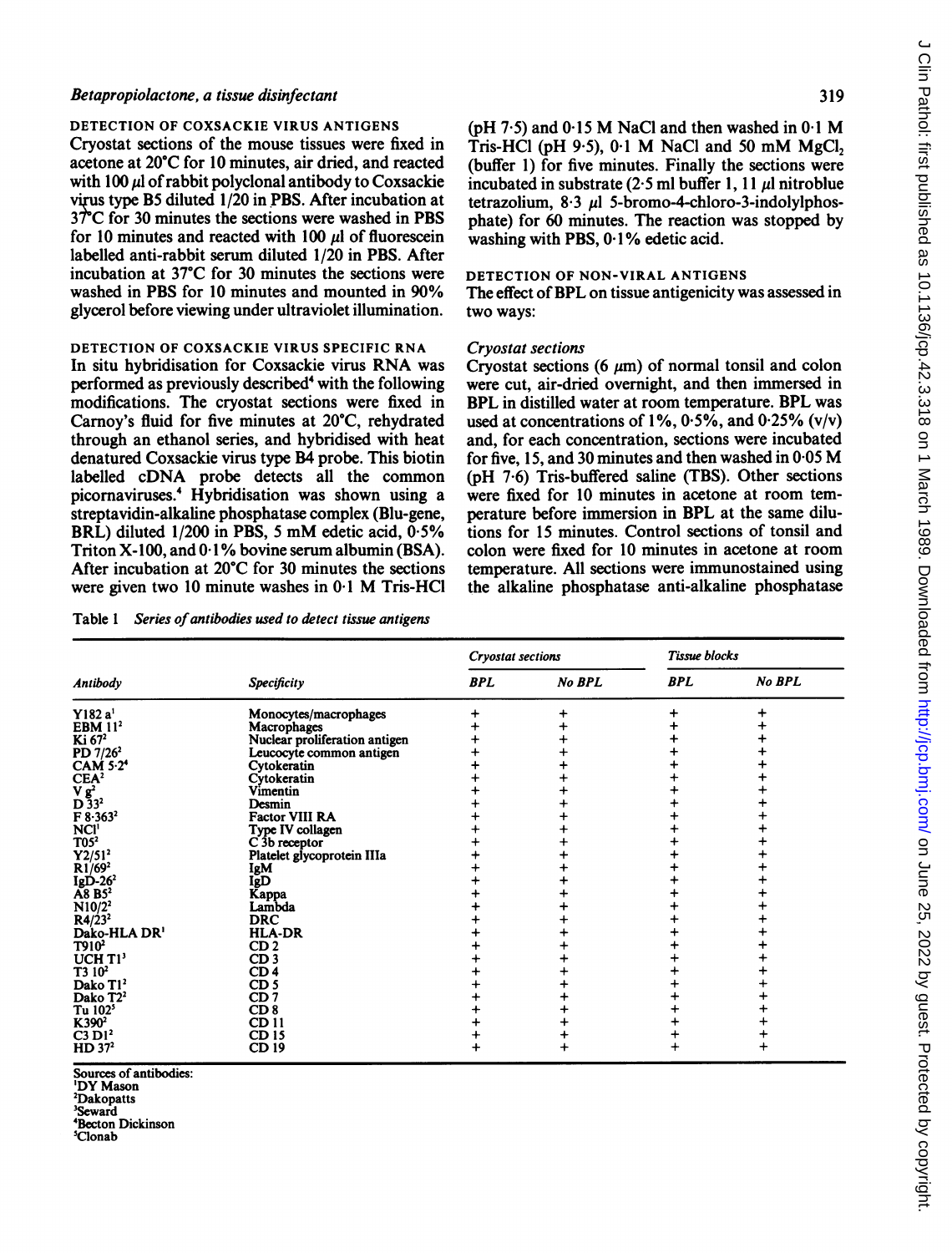(APAAP) technique with a series of antibodies (table Discussion 1).

### Fresh tissue blocks

Tissue blocks (8  $\times$  6  $\times$  6 mm) of normal spleen and colon were immersed for 30 minutes in  $0.5\%$  BPL in distilled water at room temperature. The tissues were then washed in either physiological saline, TBS, or Dextran before being frozen in liquid nitrogen. As a control a block was immediately snap frozen without any pretreatment.

Cryostat sections (6  $\mu$ m) were cut from all blocks and fixed for 10 minutes in acetone. These were stained, firstly with a conventional haematoxylin and eosin stain to assess morphological preservation, and secondly by the APAAP technique using the series of antibodies listed in table 1.

The virus titre in the untreated tissue was at least  $10^6$  necessary,  $pfu/ml$  and in the BPL treated tissue the infectivity was reduced, with one exception, by a minimum of 4 logs (table 2).

As judged by intensity of fluorescence, the BPL plasma.<sup>6</sup> treatment did not destroy virus antigens or alter their intracellular distribution.

No major differences were evident between the intensities of the precipitates produced or in the histological distribution of the hybridisation.

In all instances the tissue antigens studied remained detectable after exposure to BPL (table 1, figure). The quality of the demonstration was improved when the sections had been fixed in acetone. The tissue morphology was satisfactory in all experiments and not adversely affected by the duration of the exposure or the concentration of the BPL solution. Blocks of tissue pre-treated with BPL were easily sectioned and presented no technical difficulties.

Table <sup>2</sup> Infectivity of tissue samples with and without BPL treatment

|                      | Treated tissue*                  | Untreated tissue*                   |
|----------------------|----------------------------------|-------------------------------------|
| <b>Experiment A:</b> |                                  |                                     |
| Mouse 1              |                                  |                                     |
| Mouse 2              | $\frac{10^{1}}{1 \times 10^{2}}$ | $>10^{-6}$<br>$>10^{-6}$            |
| <b>Experiment B:</b> |                                  |                                     |
| Mouse 3              | $>10^{-3}$                       |                                     |
| Mouse 4              | $2 \times 10^{-3}$               | $>10^{-8}$<br>$>10^{-8}$            |
| Mouse 5              | $1 \times 10^{-3}$               |                                     |
| Mouse 6              | $1 \times 10^{-3}$               | $\frac{1 \times 10^{-7}}{510^{-8}}$ |

\*Greatest virus dilution producing cytopathic effect.

Experiment A and experiment B represent virus titrations done on different occasions.

These series of experiments show that BPL can inactivate Coxsackie virus infectivity in tissues without affecting its antigenicity. They also show that BPL does not affect the antigenicity of some tissue antigens. The results are in keeping with similar observations on immunological variables in serum samples as well as with the use of this substance in the preparation of rabies vaccine and the sterilisation of blood and serum samples for haematological and biochemical testing.<sup>56</sup>

tissues to <sup>I</sup> BPL any infectivity from these would be greatly redi uced, if not totally eradicated. The applica-**Results** tion of this method to tissues from HIV positive patients, where studies on fresh, unfixed material are (table 2). inactivate HIV in aqueous medium, serum, and Coxsackie virus is extremely resistant to all standard disinfecting procedures and the great reduction in its infectivity by BPL is firm evidence of the effectiveness of this substance in this connection. Other viruses, including HIV, are more easily inactivated and it is therefore fair to conclude that following exposure of is clearly evident, although not unequivocally proved, as HIV positive tissues were not studied. Others have, however, shown that BPL does



Figure Cryostat section of splenic tissue immersed in BPL and exposed to Ki 67 using APAAP technique. This antibody is difficult to use and clear positivity shows that BPL has had no harmful effect on antigen expression.